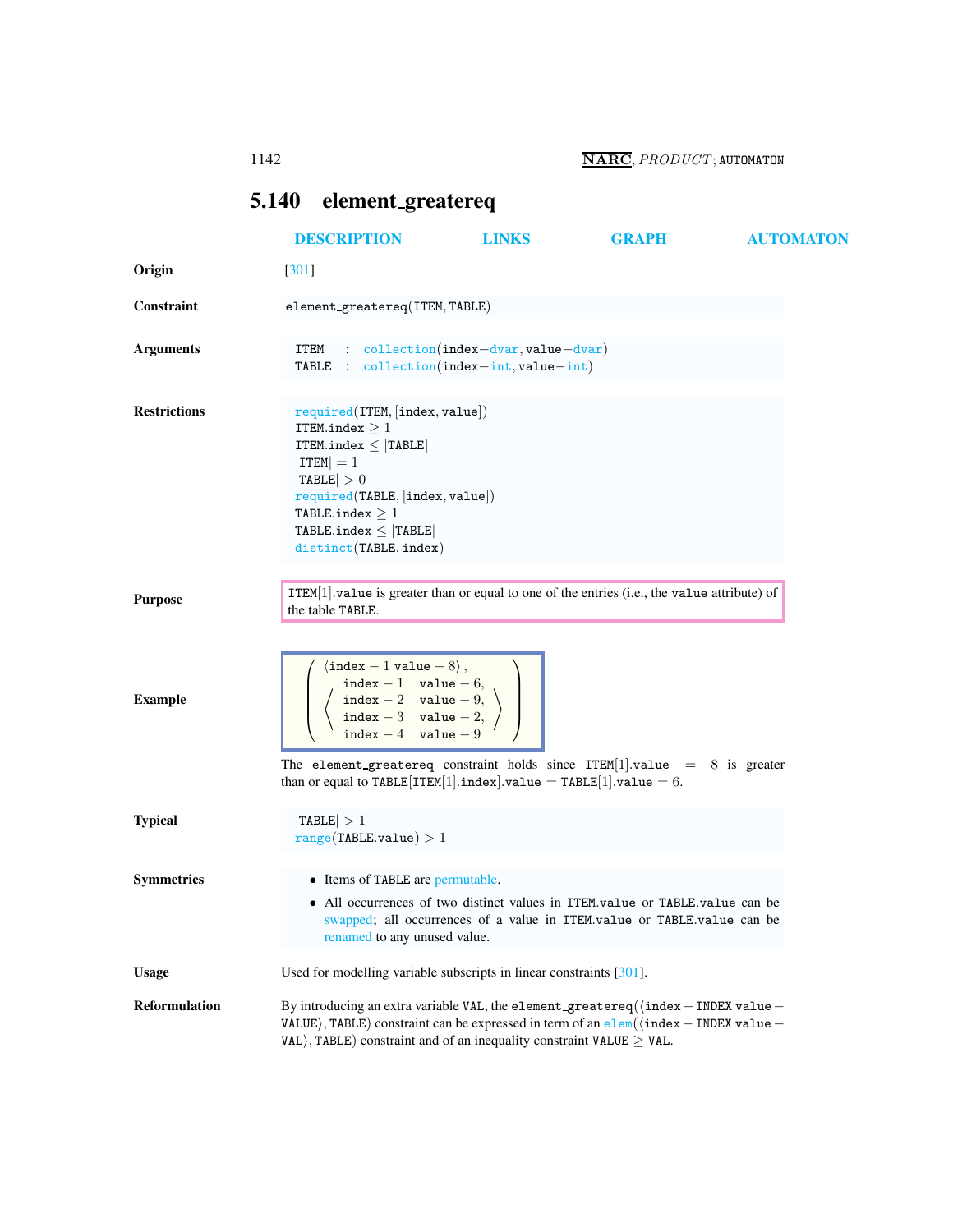## 20030820 11<sup>4</sup>

|  | ۰,<br>۰.<br>٠ |
|--|---------------|
|  |               |

<span id="page-1-0"></span>

| See also        |                                                                                       | common keyword: element, element_lesseq, element_product (array constraint). |                             |  |  |
|-----------------|---------------------------------------------------------------------------------------|------------------------------------------------------------------------------|-----------------------------|--|--|
|                 | implied by: elem.                                                                     |                                                                              |                             |  |  |
| <b>Keywords</b> | characteristic of a constraint:<br>reified automaton constraint.                      | automaton.                                                                   | automaton without counters. |  |  |
|                 | <b>constraint arguments:</b> binary constraint.                                       |                                                                              |                             |  |  |
|                 | <b>constraint network structure:</b> centered cyclic $(2)$ constraint network $(1)$ . |                                                                              |                             |  |  |
|                 | <b>constraint type:</b> data constraint.                                              |                                                                              |                             |  |  |
|                 | filtering: linear programming, arc-consistency.                                       |                                                                              |                             |  |  |
|                 | <b>modelling:</b> array constraint, table, variable subscript, variable indexing.     |                                                                              |                             |  |  |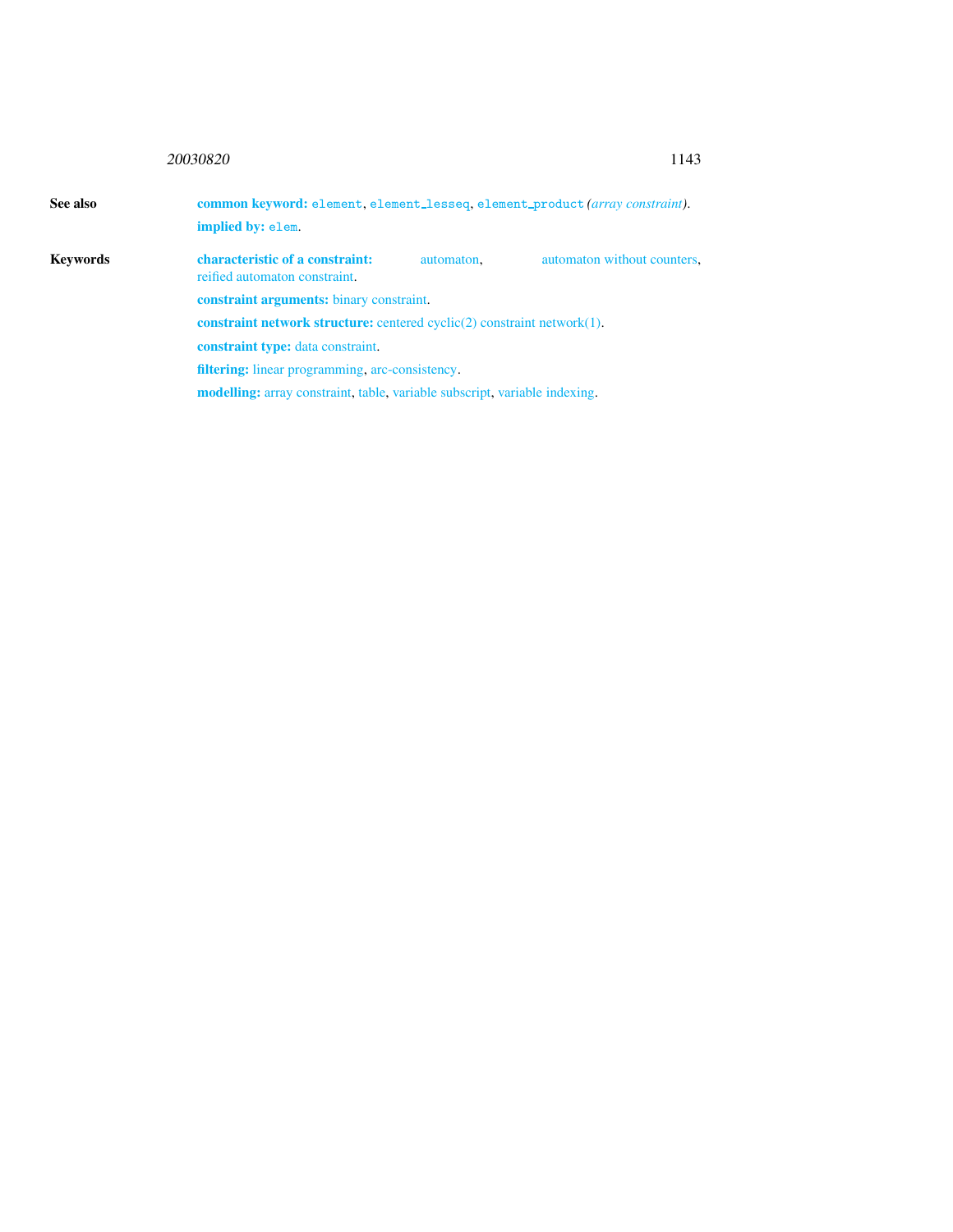<span id="page-2-0"></span>

| Arc input(s)         | ITEM TABLE                                                                 |
|----------------------|----------------------------------------------------------------------------|
| Arc generator        | $PRODUCT \rightarrow collection(\texttt{item}, \texttt{table})$            |
| Arc arity            | 2                                                                          |
| Arc constraint $(s)$ | $\bullet$ item.index = table.index<br>$\bullet$ item.value $>$ table.value |
| Graph property(ies)  | $NARC = 1$                                                                 |

Graph model Similar to the element constraint except that the *equality* constraint of the second condition of the arc constraint is replaced by a *greater than or equal to* constraint.

> Parts (A) and (B) of Figure [5.305](#page-2-1) respectively show the initial and final graph associated with the Example slot. Since we use the NARC graph property, the unique arc of the final graph is stressed in bold.



<span id="page-2-1"></span>Figure 5.305: Initial and final graph of the element greatereq constraint

Signature Since all the index attributes of TABLE are distinct and because of the first arc constraint the final graph cannot have more than one arc. Therefore we can rewrite  $NARC = 1$  to  $\mathbf{NARC} \geq 1$  and simplify  $\overline{\mathbf{NARC}}$  to  $\overline{\mathbf{NARC}}$ .